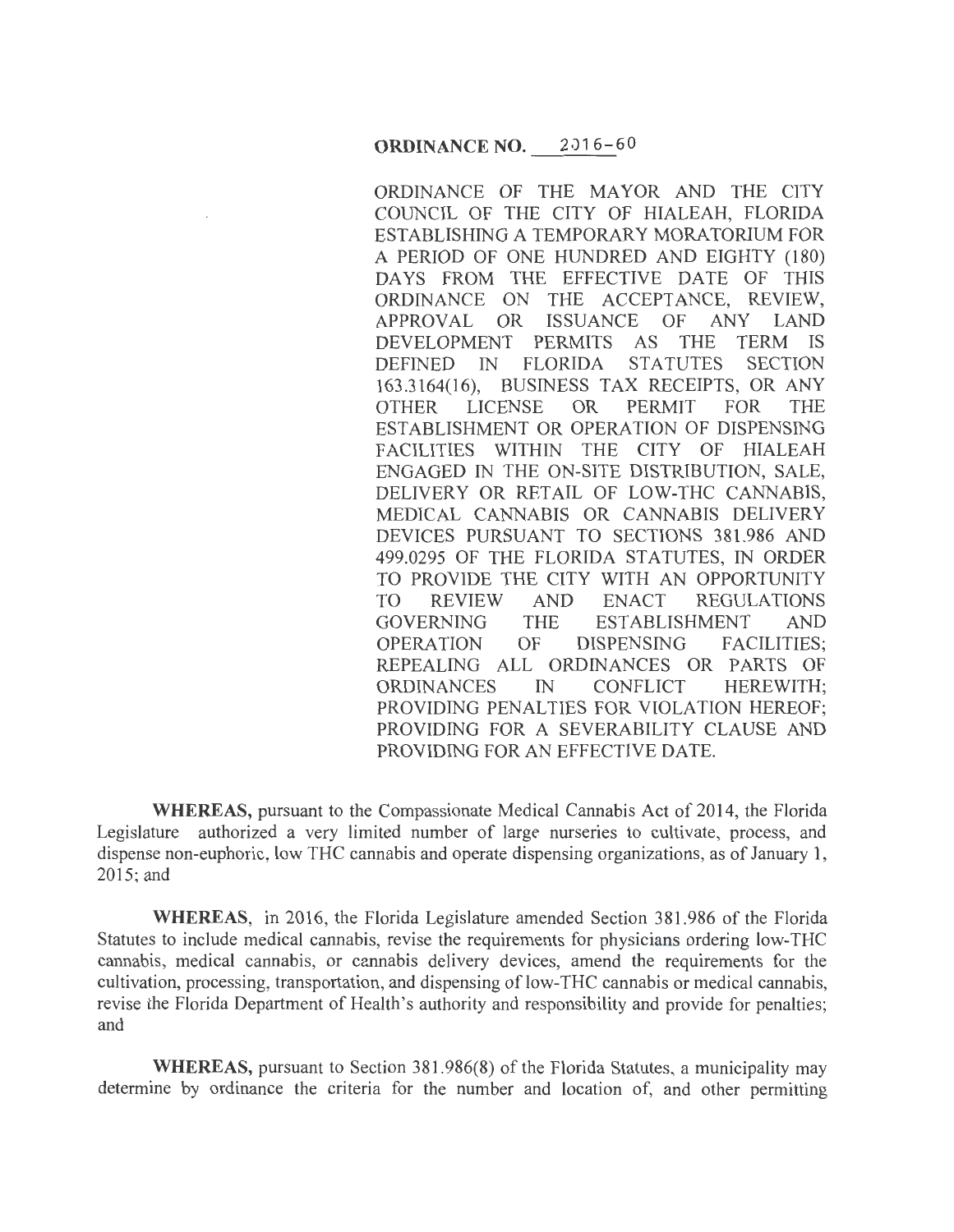requirements that do not conflict with state law for dispensing facilities of dispensing organizations located within its municipal boundaries; and

**WHEREAS,** due to the historical prohibition of cannabis, the City does not currently have any land development regulations governing the use of real property for the purpose of onsite distribution, sale, delivery or retail of low-THC cannabis, medical cannabis or cannabis delivery devices as provided by Florida Statutes Sections 381.986 and 499.0295; and

**WHEREAS,** in order to promote the effective regulation of such activities, the City Council wishes to preserve the status quo while researching, studying, and analyzing the potential impact of dispensing facilities within the City's boundaries upon adjacent uses and the surrounding areas, including its effect on traffic, congestion, surrounding property values, demand for City services including inspections and increase police monitoring, and other aspects of the operation of dispensing facilities impacting the general welfare of the community; and

**WHEREAS,** the City Council finds that a one hundred and eighty (180) days temporary moratorium on the issuance of business tax receipts and the acceptance, processing and approval of any building or zoning permits for the establishment and operation of dispensing facilities within the corporate limits of the City of Hialeah is a reasonable period of time; and

**WHEREAS,** the City Council finds that a one hundred and eighty (180) days temporary moratorium will allow the City sufficient time to determine what zoning districts are best-suited for this particular use, and how best to formulate land development and licensing regulations that will appropriately govern the use of real property for the purpose of on-site distribution, sale, delivery or retail of low-THC cannabis, medical cannabis or cannabis delivery devices; and

**WHEREAS,** the City Council finds it is in the best interest of the citizens of the City to minimize and control the adverse effects of dispensing facilities by adopting appropriate land development and licensing regulations; and

**WHEREAS,** the City Council finds that imposing a temporary moratorium until adequate regulations have been developed, considered and adopted is in the best interest of the health, safety and general welfare of the community and the residents of the City of Hialeah; and

**WHEREAS,** the Planning and Zoning Board at its meeting of August 24, 2016 recommended approval of this ordinance.

NOW, THEREFORE, BE IT ORDAINED BY THE MAYOR AND THE CITY COUNCIL OF THE CITY OF HIALEAH, FLORIDA, THAT:

**Section 1:** The foregoing facts and recitations contained in the preamble to this

ordinance are hereby adopted and incorporated herein by reference as if fully set forth herein.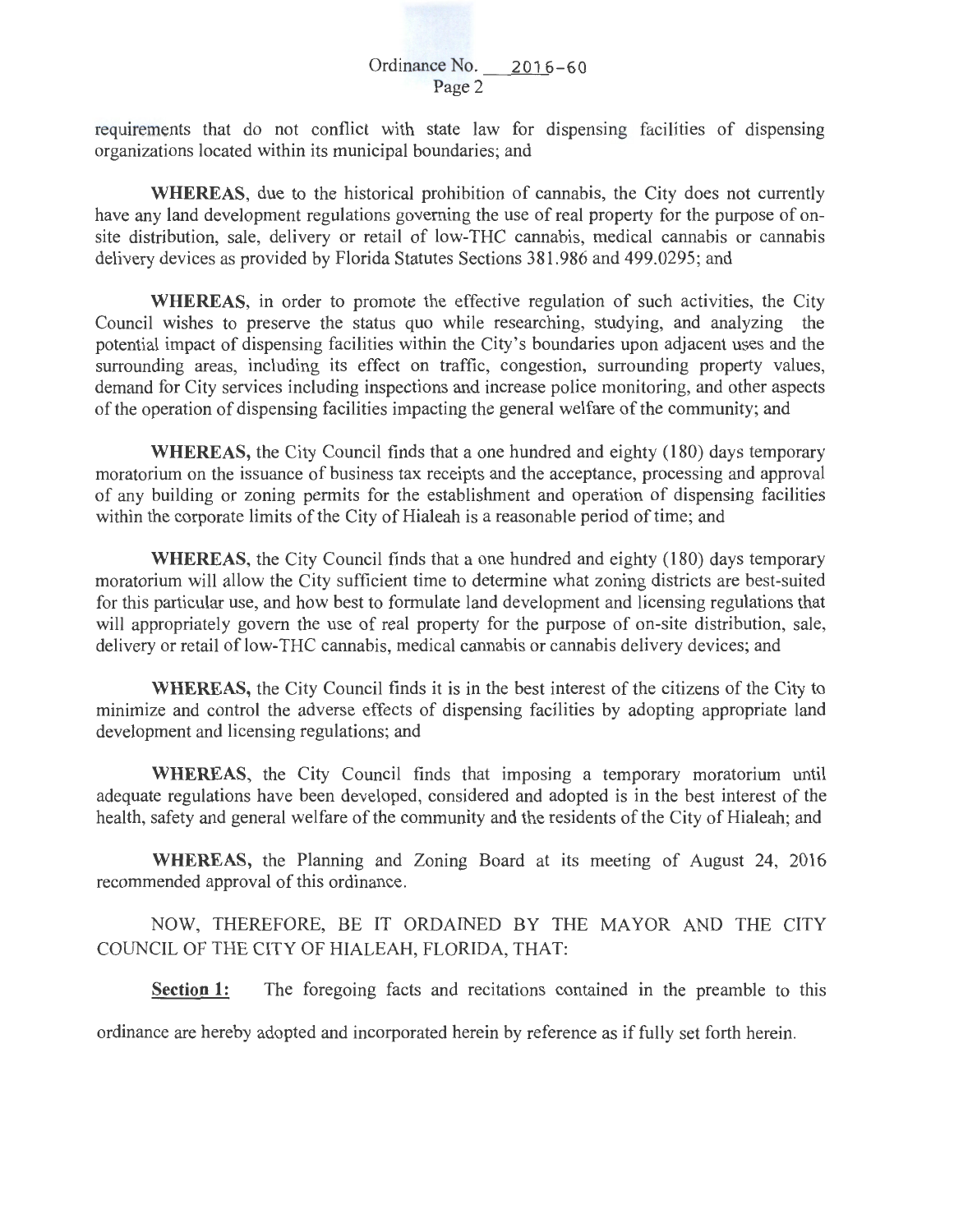# **Section 2: Moratorium Imposed.**

The City of Hialeah, Florida hereby declares a temporary building and zoning moratorium on the establishment and operation of dispensing facilities within the corporate limits of the City of Hialeah. The City shall not accept, process or approve any application for business tax receipts, building permits, land use changes, zoning variances or permits, or any other development permits for any property, entity, or individual concerning or related to dispensing facilities engaged in permitted uses under Florida law, specifically Florida Statutes Sections 381.986 and 499.0295, whether as a principal or accessory use, so long as this ordinance is in effect. No person, corporation, partnership or other entity shall establish or operate a dispensing facility engaged in permitted uses under Florida law, specifically Florida Statutes Sections 381.986 and 499.0295.

# **Section 3: Duration of Moratorium.**

The temporary moratorium shall take effect immediately upon adoption of this ordinance and shall terminate one hundred and eighty (180) days from the adoption of this ordinance, unless the City Council rescinds or extends the moratorium by a subsequent ordinance.

# **Section 4: Repeal of Ordinances in Conflict.**

All ordinances or parts of ordinances in conflict herewith are hereby repealed to the extent of such conflict.

#### **Section 5: Penalties.**

Every person violating any provision of the Code or any ordinance, rule or regulation adopted or issued in pursuance thereof shall be assessed a civil penalty not to exceed \$500.00 within the discretion of the court or administrative tribunal having jurisdiction. Each act of violation and each day upon which any such violation shall occur shall constitute a separate